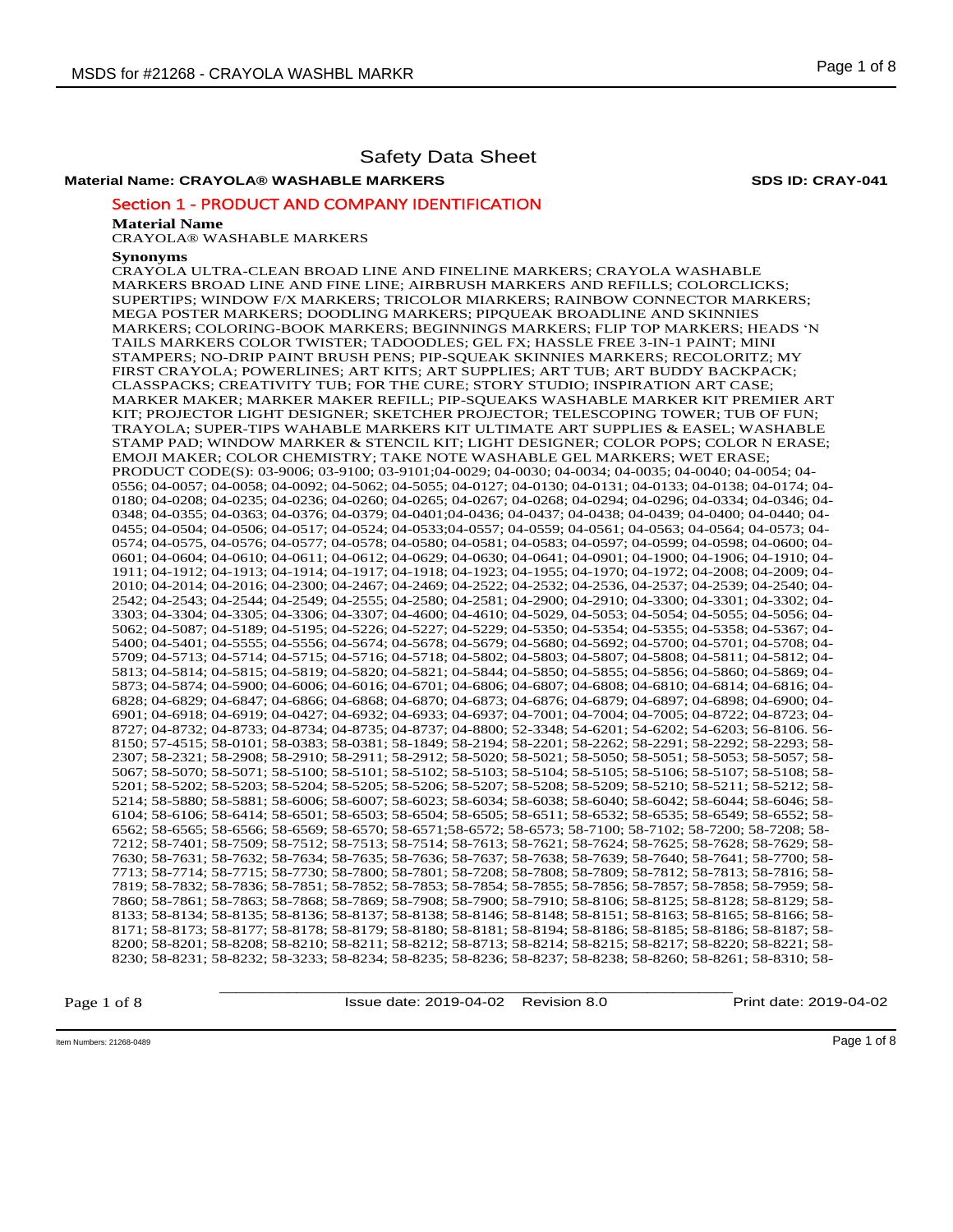# **Material Name: CRAYOLA® WASHABLE MARKERS 
WASHABLE MARKERS**

8329; 58-8330; 58-8331; 58-8338; 58-8610; 58-8700, 58-8701; 58-8703; 58-8704; 58-8708, 58-8709; 58-8719; 58- 8720; 58-8721; 58-8722; 58-8723; 58-8724; 58-8725; 58-8726; 58-8727; 58-8731; 58-8732; 58-8733; 58-8734; 58- 8735; 58-8736; 58-8750; 58-8764;58-8766; 58-9050; 58-8190; 58-8824; 58-8825; 58-8827; 74-2444; 74-7202; 74- 7210; 74-7215; 74-7270; 74-7245; 74-7246; 74-7247; 74-7248; 74-7264; 74-7265; 74-7268; 74-7269; 74-7283; 74- 7284; 74-7298; 74-7304; 74-7310; 74-7311; 74-7312; 81-1324; 81-1365; 81-1466; 81-8326; 81-8128; 81-8324

# **Product Description**

Finished product.

# **Product Use**

Arts and Crafts **Restrictions on Use**

None known.

# **Details of the supplier of the safety data sheet**

CRAYOLA LLC 1100 Church Lane Easton, PA 18044 Phone: 1-800-272-9652 Emergency Phone #: Health Emergency - Call local POISON CONTROL E-mail: support@crayola.com

# Section 2 - HAZARDS IDENTIFICATION

# **Classification in accordance with paragraph (d) of 29 CFR 1910.1200.**

None needed according to classification criteria.

# **GHS Label Elements**

# **Symbol(s)**

None needed according to classification criteria.

**Signal Word**  None needed according to classification criteria

# **Hazard Statement(s)**

None needed according to classification criteria.

# **Precautionary Statement(s)**

**Prevention** 

None needed according to classification criteria.

# **Response**

None needed according to classification criteria.

**Storage** 

None needed according to classification criteria.

# **Disposal**

Dispose in accordance with all applicable federal, state/regional and local laws and regulations.

# **Other Hazards**

None known.

# Section 3 - COMPOSITION / INFORMATION ON INGREDIENTS

| $'$ consider compared<br>'ame<br>----<br>ı |
|--------------------------------------------|
|--------------------------------------------|

Issue date: 2019-04-02 Revision 8.0 Print date: 2019-04-02

\_\_\_\_\_\_\_\_\_\_\_\_\_\_\_\_\_\_\_\_\_\_\_\_\_\_\_\_\_\_\_\_\_\_\_\_\_\_\_\_\_\_\_\_\_\_\_\_\_\_\_\_\_\_\_\_\_\_\_\_

Item Numbers: 21268-0489 Page 2 of 8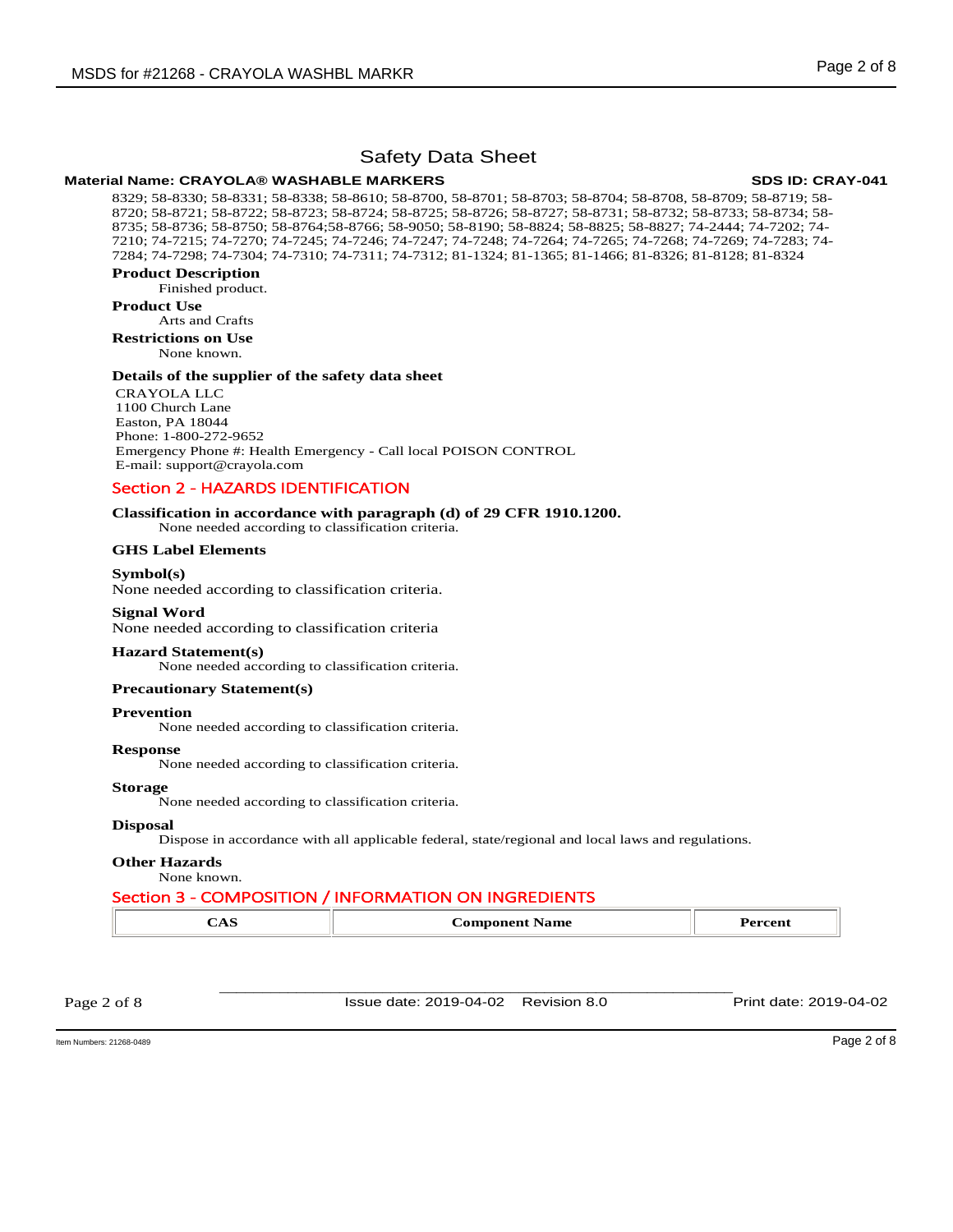### **Material Name: CRAYOLA® WASHABLE MARKERS 
WASHABLE MARKERS**

| Not available | Product has been certified as nontoxic by the Art $\&$<br>Creative Materials Institute, Inc. and conforms to ASM<br>D 4236 standard practice for labeling art materials for<br>acute and chronic adverse health hazards. | 100 |
|---------------|--------------------------------------------------------------------------------------------------------------------------------------------------------------------------------------------------------------------------|-----|
|---------------|--------------------------------------------------------------------------------------------------------------------------------------------------------------------------------------------------------------------------|-----|

# Section 4 - FIRST AID MEASURES

#### **Inhalation**

It is unlikely that emergency treatment will be required. Remove from exposure. Get medical attention, if needed.

#### **Skin**

It is unlikely that emergency treatment will be required. If adverse effects occur, wash with soap or mild detergent and large amounts of water. Get medical attention, if needed.

#### **Eyes**

It is unlikely that emergency treatment will be required. Flush eyes with plenty of water for at least 15 minutes. If eye irritation persists, get medical advice/attention.

#### **Ingestion**

Call a poison control center or doctor immediately for treatment advice.

#### **Most Important Symptoms/Effects**

#### **Acute**

No information on significant adverse effects.

#### **Delayed**

No information on significant adverse effects.

#### **Indication of any immediate medical attention and special treatment needed**  Treat symptomatically and supportively.

# Section 5 - FIRE FIGHTING MEASURES

#### **Extinguishing Media**

#### **Suitable Extinguishing Media**

Water carbon dioxide, regular dry chemical, regular foam,

#### **Unsuitable Extinguishing Media**

None known.

#### **Hazardous Combustion Products**

Oxides of carbon

# **Advice for firefighters**

Slight fire hazard.

#### **Fire Fighting Measures**

Move container from fire area if it can be done without risk. Avoid inhalation of material or combustion byproducts. Stay upwind and keep out of low areas.

#### **Special Protective Equipment and Precautions for Firefighters**

Wear protective clothing and equipment suitable for the surrounding fire.

### Section 6 - ACCIDENTAL RELEASE MEASURES

**Personal Precautions, Protective Equipment and Emergency Procedures**  Wear personal protective clothing and equipment, see Section 8.

### **Methods and Materials for Containment and Cleaning Up**

\_\_\_\_\_\_\_\_\_\_\_\_\_\_\_\_\_\_\_\_\_\_\_\_\_\_\_\_\_\_\_\_\_\_\_\_\_\_\_\_\_\_\_\_\_\_\_\_\_\_\_\_\_\_\_\_\_\_\_\_ Stop leak if possible without personal risk. Collect spilled material in appropriate container for disposal.

Page 3 of 8 Issue date: 2019-04-02 Revision 8.0 Print date: 2019-04-02

Item Numbers: 21268-0489 Page 3 of 8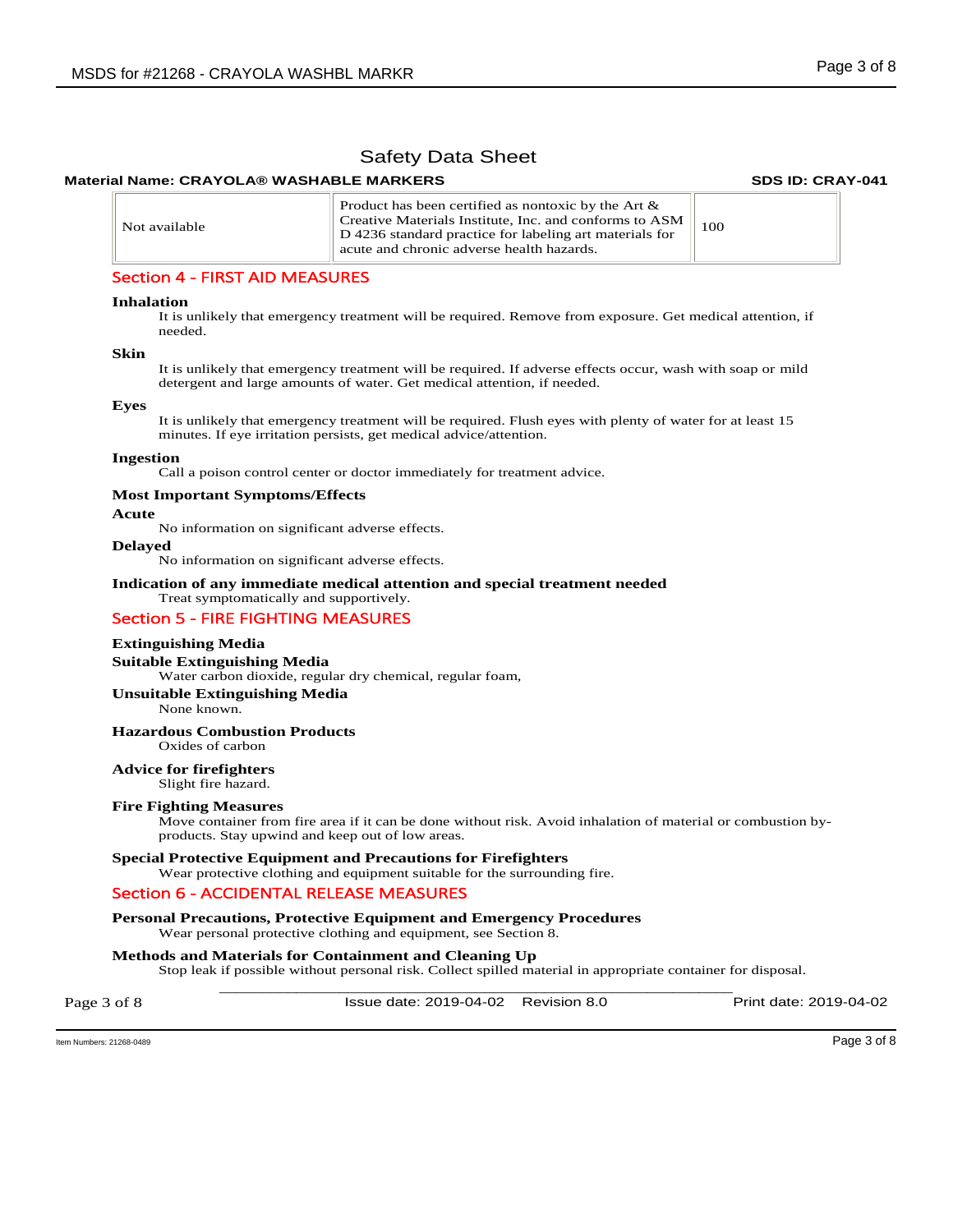# **Material Name: CRAYOLA® WASHABLE MARKERS 
WASHABLE MARKERS**

# Section 7 - HANDLING AND STORAGE

#### **Precautions for Safe Handling**

Wash thoroughly after handling.

### **Conditions for Safe Storage, Including any Incompatibilities**

None needed according to classification criteria. Store and handle in accordance with all current regulations and standards. See original container for storage recommendations. Keep separated from incompatible substances.

**Incompatible Materials** 

oxidizing materials

## Section 8 - EXPOSURE CONTROLS / PERSONAL PROTECTION

#### **Component Exposure Limits**

The following constituents are the only constituents of the product which have a PEL, TLV or other recommended exposure limit. At this time, the other constituents have no known exposure limits.

#### **ACGIH - Threshold Limit Values - Biological Exposure Indices (BEI)**

There are no biological limit values for any of this product's components.

#### **Engineering Controls**

Based on available information, additional ventilation is not required.

**Individual Protection Measures, such as Personal Protective Equipment** 

#### **Eye/face protection**

Eye protection not required under normal conditions.

**Skin Protection** 

Protective clothing is not required under normal conditions.

#### **Respiratory Protection**

No respirator is required under normal conditions of use. Under conditions of frequent use or heavy exposure, respiratory protection may be needed.

#### **Glove Recommendations**

Protective gloves are not required under normal conditions.

#### Section 9 - PHYSICAL AND CHEMICAL PROPERTIES

| Appearance                         | article containing<br>liquid | <b>Physical State</b>            | liquid                  |                        |
|------------------------------------|------------------------------|----------------------------------|-------------------------|------------------------|
| Odor                               | odorless                     | <b>Color</b>                     | various<br>colors       |                        |
| <b>Odor Threshold</b>              | Not available                | pH                               | $6 - 9.5$               |                        |
| <b>Melting Point</b>               | Not available                | <b>Boiling Point</b>             | Not<br>available        |                        |
| <b>Boiling Point Range</b>         | Not available                | <b>Freezing point</b>            | Not<br>available        |                        |
| <b>Evaporation Rate</b>            | Not available                | <b>Flammability (solid, gas)</b> | <b>Not</b><br>available |                        |
| Autoignition<br><b>Temperature</b> | Not available                | <b>Flash Point</b>               | Not.<br>available       |                        |
| <b>Lower Explosive</b><br>Limit    | Not available                | <b>Decomposition temperature</b> | <b>Not</b><br>available |                        |
|                                    | Issue date: 2019-04-02       | Revision 8.0                     |                         | Print date: 2019-04-02 |

Page 4 of 8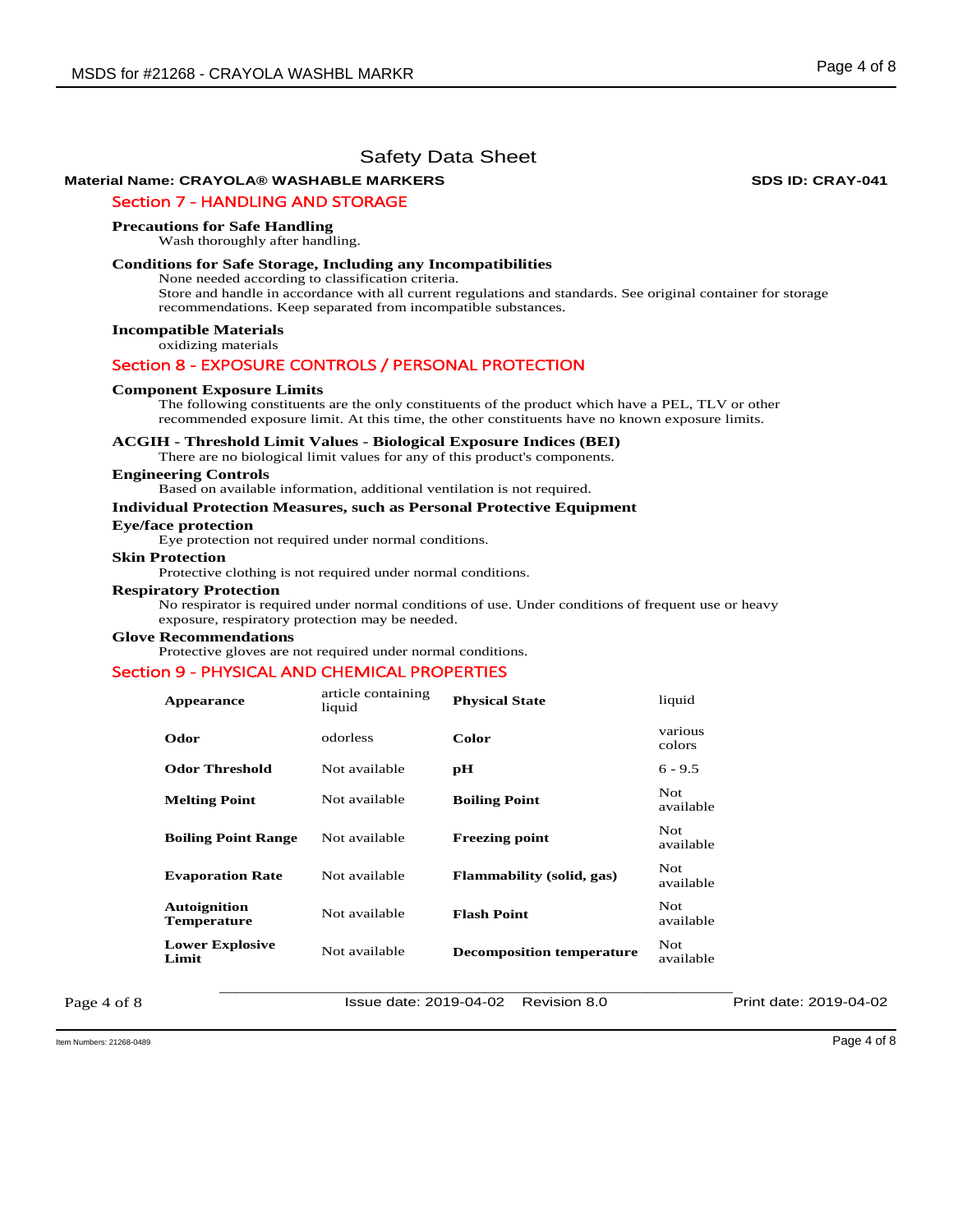## **Material Name: CRAYOLA® WASHABLE MARKERS 
WASHABLE MARKERS**

| <b>Upper Explosive</b><br>Limit   | Not available                | <b>Vapor Pressure</b>                             | Not.<br>available |
|-----------------------------------|------------------------------|---------------------------------------------------|-------------------|
| <b>Vapor Density</b><br>$(air=1)$ | Not available                | Specific Gravity (water=1)                        | $1.06 - 1.12$     |
| <b>Water Solubility</b>           | (Soluble)                    | <b>Partition coefficient: n-</b><br>octanol/water | Not.<br>available |
| <b>Viscosity</b>                  | $1.06 - 4.2$ cps             | <b>Kinematic viscosity</b>                        | Not.<br>available |
| <b>Solubility (Other)</b>         | Not available                | <b>Density</b>                                    | Not.<br>available |
| <b>Physical Form</b>              | article containing<br>liquid | <b>Molecular Weight</b>                           | Not.<br>available |

# Section 10 - STABILITY AND REACTIVITY

# **Reactivity**

No hazard expected.

### **Chemical Stability**

Stable at normal temperatures and pressure.

#### **Possibility of Hazardous Reactions** Will not polymerize.

**Conditions to Avoid** None reported.

#### **Incompatible Materials** oxidizing materials

# **Hazardous decomposition products**

Oxides of carbon

# **Thermal decomposition products**

Oxides of carbon

# Section 11 - TOXICOLOGICAL INFORMATION

# **Information on Likely Routes of Exposure**

**Inhalation**  No information on significant adverse effects.

## **Skin Contact**

No information on significant adverse effects.

### **Eye Contact**

No information on significant adverse effects.

## **Ingestion**

No information on significant adverse effects.

## **Acute and Chronic Toxicity**

# **Component Analysis - LD50/LC50**

The components of this material have been reviewed in various sources and no selected endpoints have been identified.

Page 5 of 8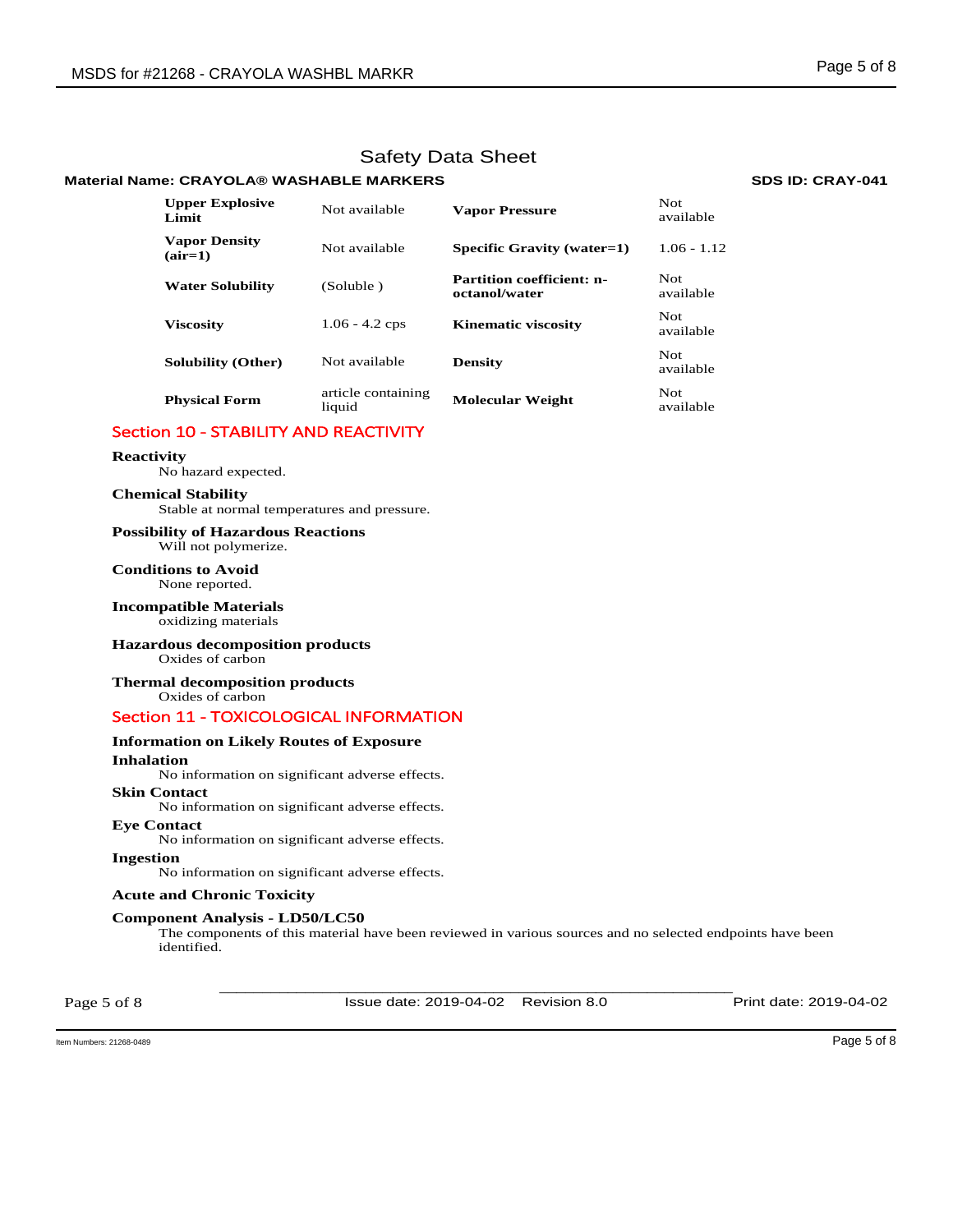# **Material Name: CRAYOLA® WASHABLE MARKERS 
WASHABLE MARKERS**

**Product Toxicity Data** 

**Acute Toxicity Estimate**  No data available.

**Immediate Effects**  None

**Delayed Effects**  None

**Irritation/Corrosivity Data**  None

**Respiratory Sensitization**  No information available for the product.

#### **Dermal Sensitization**

No information available for the product.

### **Component Carcinogenicity**

None of this product's components are listed by ACGIH, IARC, NTP, DFG or OSHA.

## **Germ Cell Mutagenicity**

No information available for the product.

**Tumorigenic Data**  No data available

#### **Reproductive Toxicity**  No information available for the product.

**Specific Target Organ Toxicity - Single Exposure**  No target organs identified.

# **Specific Target Organ Toxicity - Repeated Exposure**

No target organs identified.

#### **Aspiration hazard**  no data available.

**Medical Conditions Aggravated by Exposure** No data available.

# Section 12 - ECOLOGICAL INFORMATION

### **Ecotoxicity**

No information available for the product.

# **Component Analysis - Aquatic Toxicity**

No LOLI ecotoxicity data are available for this product's components.

## **Persistence and Degradability**

No information available for the product.

# **Bioaccumulative Potential**

No information available for the product.

#### **Mobility**

No information available for the product.

Page 6 of 8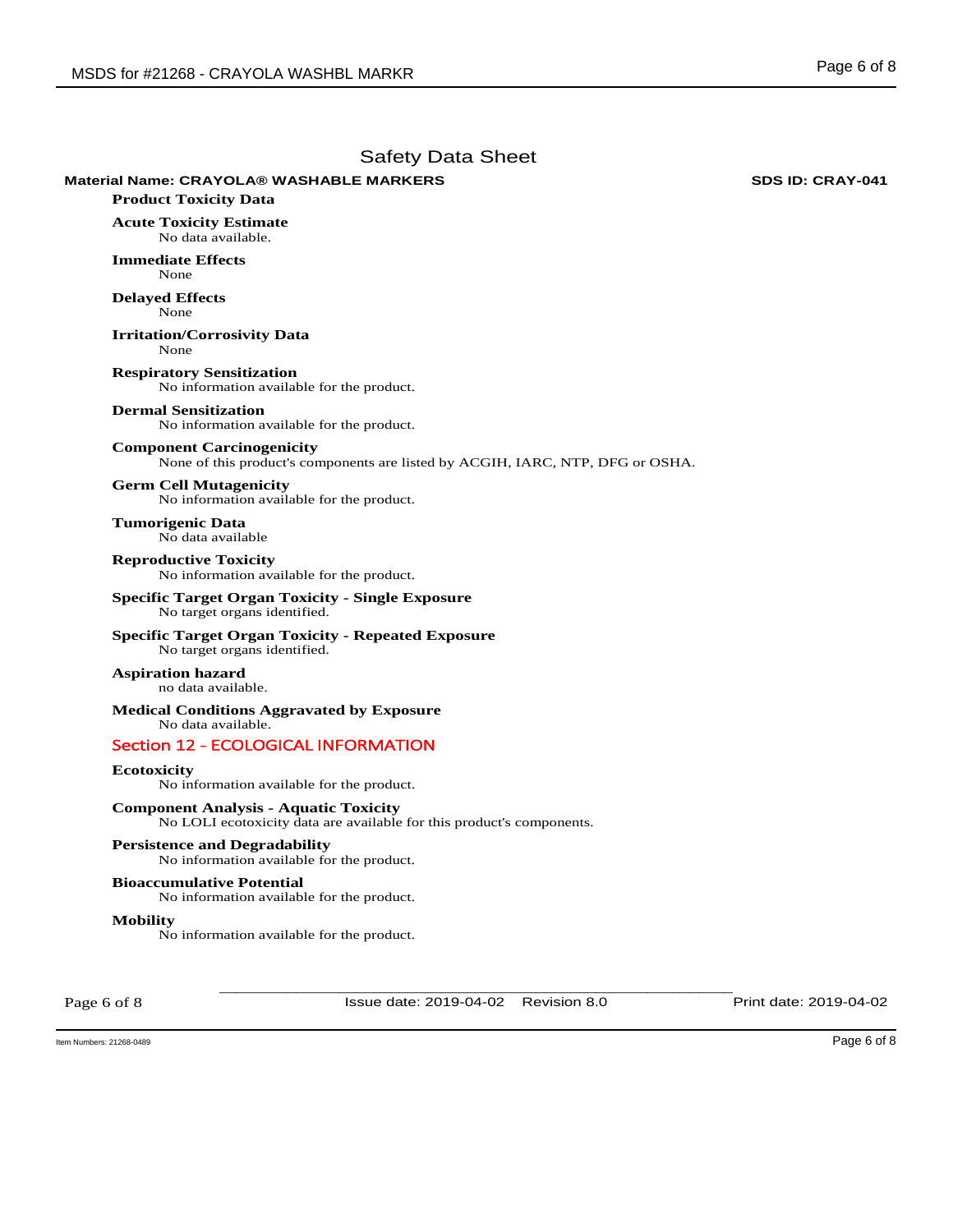# **Material Name: CRAYOLA® WASHABLE MARKERS 
WASHABLE MARKERS**

# Section 13 - DISPOSAL CONSIDERATIONS

#### **Disposal Methods**

Dispose in accordance with all applicable federal, state/regional and local laws and regulations. Recycle if possible.

#### **Component Waste Numbers**

The U.S. EPA has not published waste numbers for this product's components.

# Section 14 - TRANSPORT INFORMATION

#### **US DOT Information:**

**Further information:** Not regulated as a hazardous material.

#### IATA Information:

**Further information:** Not regulated as dangerous goods.

#### ICAO Information:

**Further information:** Not regulated as dangerous goods.

IMDG Information: **Further information:** Not regulated as dangerous goods.

#### **TDG Information:**

**Further information:** Not regulated as dangerous goods.

#### **International Bulk Chemical Code**

This material does not contain any chemicals required by the IBC Code to be identified as dangerous chemicals in bulk.

## Section 15 - REGULATORY INFORMATION

#### **U.S. Federal Regulations**

None of this product's components are listed under SARA Sections 302/304 (40 CFR 355 Appendix A), SARA Section 313 (40 CFR 372.65), CERCLA (40 CFR 302.4), TSCA 12(b), or require an OSHA process safety plan.

**SARA Section 311/312 (40 CFR 370 Subparts B and C) reporting categories**  No hazard categories applicable.

#### **U.S. State Regulations**

None of this product's components are listed on the state lists from CA, MA, MN, NJ or PA.

#### **California Safe Drinking Water and Toxic Enforcement Act (Proposition 65)**  Not listed under California Proposition 65.

#### **Component Analysis - Inventory**

#### **U.S. Inventory (TSCA)**

All of the components of this product are listed on the TSCA Inventory.

## Section 16 - OTHER INFORMATION

#### **NFPA Ratings**

Health: 1 Fire: 1 Instability: 0 Hazard Scale:  $0 =$  Minimal  $1 =$  Slight  $2 =$  Moderate  $3 =$  Serious  $4 =$  Severe

## **Summary of Changes**

09/13/2018 - Update to Section(s) 1.

**Revision date** 

09/13/2018

Page 7 of 8